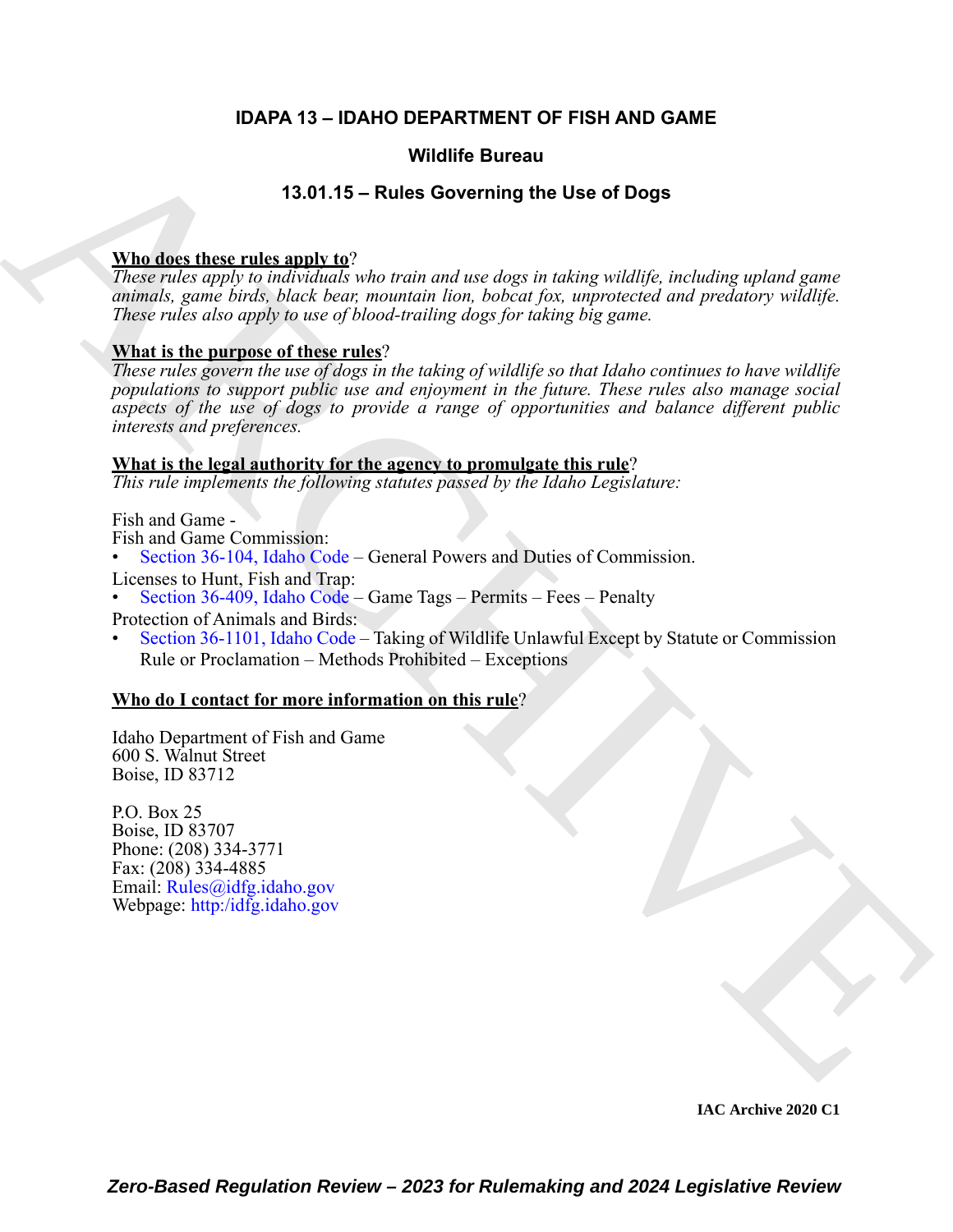# **Table of Contents**

### 13.01.15 - Rules Governing the Use of Dogs

| 300. Bird-Dog Training And Field Trials By Individuals Using |  |
|--------------------------------------------------------------|--|
|                                                              |  |
|                                                              |  |
|                                                              |  |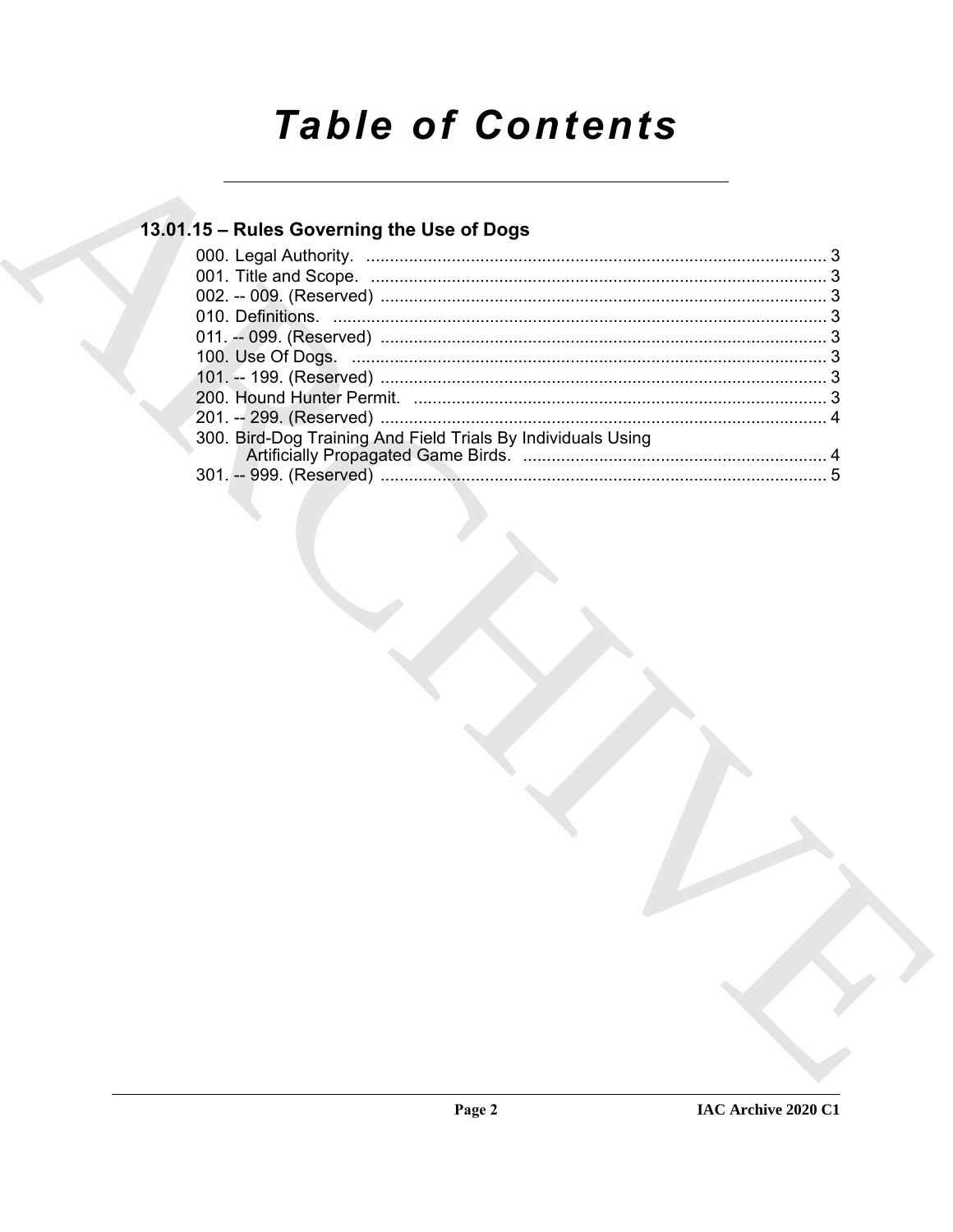#### **13.01.15 – RULES GOVERNING THE USE OF DOGS**

#### <span id="page-2-16"></span><span id="page-2-1"></span><span id="page-2-0"></span>**000. LEGAL AUTHORITY.**

Sections 36-104, 36-409, and 36-1101, Idaho Code, authorize the Commission to adopt rules concerning the use of dogs in taking wildlife, use of game birds in field training, and related permitting. (3-20-20)

#### <span id="page-2-17"></span><span id="page-2-2"></span>**001. TITLE AND SCOPE.**

The title of this chapter for citation is IDAPA 13.01.15, "Rules Governing the Use of Dogs." These rules govern the use of dogs in taking wildlife and use of game birds in field training dogs in Idaho. (3-20-20)

#### <span id="page-2-3"></span>**002. -- 009. (RESERVED)**

#### <span id="page-2-9"></span><span id="page-2-4"></span>**010. DEFINITIONS.**

IDAPA 13.01.06, "Rules Governing Classification and Protection of Wildlife," defines upland game animals, upland game birds, and migratory game birds. (3-20-20)

<span id="page-2-11"></span>**01.** Licensed Outfitter. An outfitter with a valid license issued under Title 36, Chapter 21, Idaho Code. (3-20-20)

<span id="page-2-13"></span><span id="page-2-12"></span><span id="page-2-10"></span>**02. Licensed Guide**. A guide with a valid license issued under Title 36, Chapter 21, Idaho Code. (3-20-20)

**03. Unarmed Observers**. An unarmed person who is not the owner or controller of pursuit dogs and who accompanies a hunt without intent to take or harvest an animal. (3-20-20)

**04. Unqualified Idaho Resident**. A person who has moved into Idaho, and by notarized affidavit proves intent to become a bona fide Idaho resident but who is not yet qualified to purchase a resident license. (3-20-20)

#### <span id="page-2-5"></span>**011. -- 099. (RESERVED)**

#### <span id="page-2-18"></span><span id="page-2-6"></span>**100. USE OF DOGS.**

No person may use dogs for taking wildlife, except for the following wildlife under the following conditions: (3-20-20)

**01. Upland Game Animals, Upland Game Birds, and Migratory Game Birds**. A dog may be used for training on or hunting upland game animals, game birds, and migratory game birds. (3-20-20)

**02. Black Bear, Mountain Lion, Bobcat, and Fox—Taking**. Dogs may be used for taking black bear, mountain lion, bobcat, and fox in a take season open for the species, unless the Commission prohibits dog use in the area by proclamation. (3-20-20)

Some As the ARCHIVE and Section 1980. The contribution of the specific state of the contribution of the specific state of the specific state of the specific state of the specific state of the specific state of the specifi **03. Black Bear, Mountain Lion, Bobcat, and Fox—Training/Pursuit Only**. Dogs may be used for training and pursuit only (no harvest) of black bear, mountain lion, bobcat, and fox in a dog training season open for the species, unless the Commission prohibits dog use in the area by proclamation. A big game tag valid for the calendar year that has been filled is still valid for training/pursuit only of the species. (3-20-20)

**04. Blood Trailing of Big Game**. The use of one (1) blood-trailing dog controlled by leash during hunting hours and within seventy-two (72) hours of hitting a big game animal is allowed to track animals and aid in recovery. (3-20-20)

**05. Unprotected and Predatory Wildlife**. A dog may be used for training on or taking unprotected and predatory wildlife. (3-20-20)

#### <span id="page-2-7"></span>**101. -- 199. (RESERVED)**

#### <span id="page-2-8"></span>**200. HOUND HUNTER PERMIT.**

#### <span id="page-2-15"></span><span id="page-2-14"></span>**01. Hound Hunter Permits**. (3-20-20)

**a.** The following persons must have a valid hunting license and Hound Hunter Permit in possession when any dog is being used to hunt, including training or pursuit only, black bear, mountain lion, bobcat, and fox:  $(3-20-20)$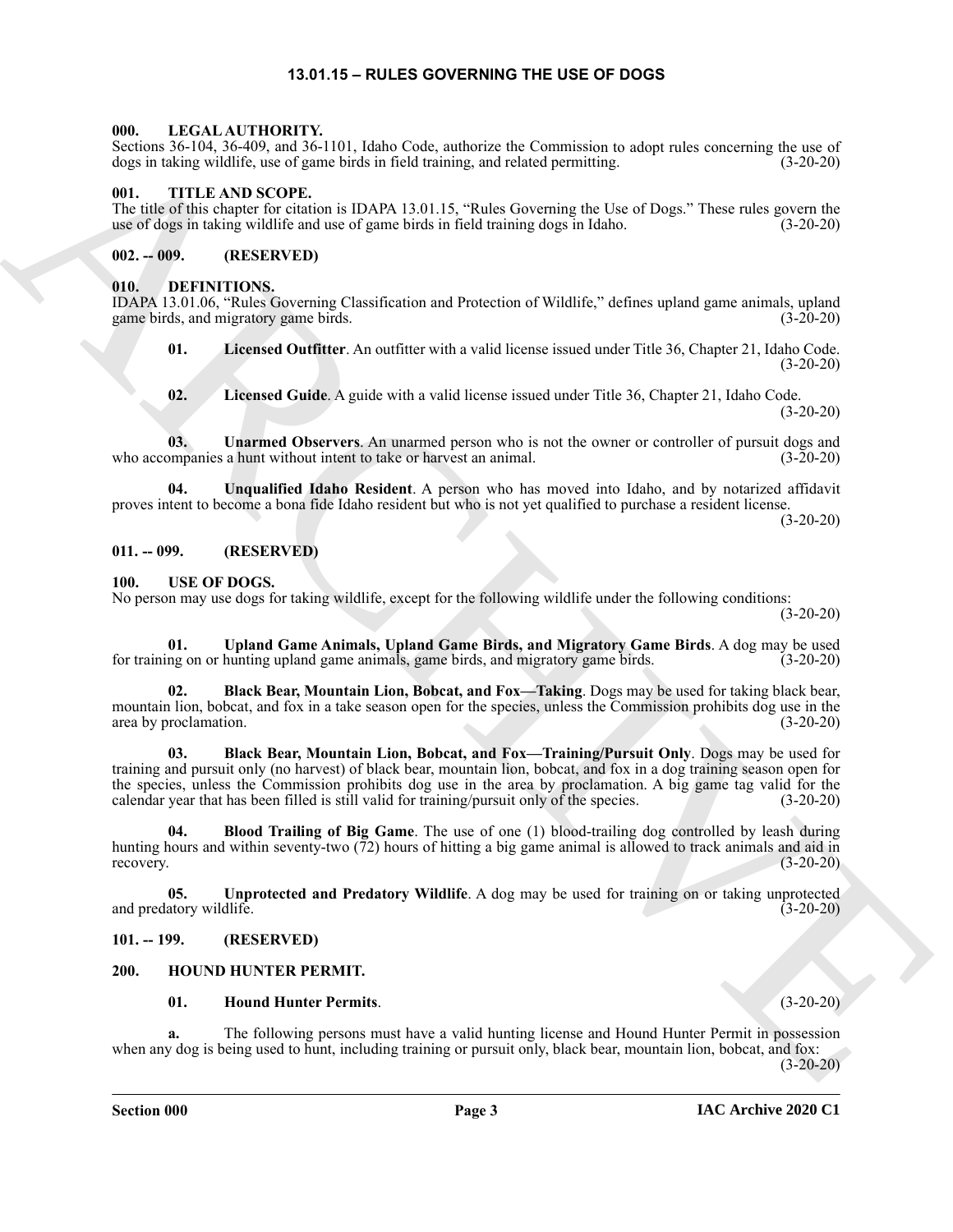i. Anyone who owns the dog. (3-20-20)

ii. Anyone having control of the dog if owned by another person. (3-20-20)

**b.** A permit is not transferable EXCEPT, a licensed outfitter may convey the authority of his Hound Hunter Permit to a nonresident licensed guide operating for him, provided the nonresident guide has a copy of the outfitter's Hound Hunter Permit in possession. (3-20-20)

<span id="page-3-5"></span><span id="page-3-4"></span>**c.** A permit is valid from January 1 through December 31 of each year. (3-20-20)

**02. Exceptions**. A person owning or using a dog only for blood trailing does not need a hound hunter no unarmed observer does not need a hunting license or hound hunter permit. (3-20-20) permit. An unarmed observer does not need a hunting license or hound hunter permit.

**03. Limit on Hound Hunter Permits for Nonresidents**. No more than seventy (70) nonresident hound hunter permits will be issued to nonresident hunters. Sales of nonresident Hound Hunter Permits to the following persons are exempt from this limit: (3-20-20) following persons are exempt from this limit:

| а. | A nonresident licensed outfitter or guide, provided the permit is not used for personal hunting. |             |
|----|--------------------------------------------------------------------------------------------------|-------------|
|    |                                                                                                  | $(3-20-20)$ |
|    | An unqualified Idaho resident.                                                                   | $(3-20-20)$ |

**c.** Persons who hound hunt solely in the Middle Fork Zone (Units 20A, 26, and 27). (3-20-20)

**d.** Persons who hound hunt solely in the Lolo Zone (Units 10 and 12). (3-20-20)

**Experiment of Finit and Game**<br>
A space is usually the state of the state of the state of the state of the state of the state of the state of the state of the state of the state of the state of the state of the state of t **e.** Persons who hound hunt solely within the Selway Zone (Units 16A, 17, 19, and 20), for which no more than forty (40) nonresident permits will be issued for Units 16A, 19, 20, and all of Unit 17, excluding Hunt Area 17-1, for which no more than six (6) nonresident permits will be issued. Hunt Area 17-1 is that portion of Unit 17 south of the following boundary: Beginning at the junction of the Unit 17 boundary and Forest Service Trail 24, then west along Forest Service Trail 24 to the Selway River, then north along the Selway River to Forest Service Trail 40, then southwest along Forest Service Trail 40 to Forest Service Trail 3, then along Forest Service Trail 3 to the Unit 17 boundary. (3-20-20)

#### <span id="page-3-6"></span>**04. Nonresident Applications**. (3-20-20)

**a.** To be eligible for a controlled draw for limited nonresident permits, a nonresident must submit a legible, complete application for a hound hunter permit on the form prescribed by the Department such that it is received at the Department's main office by no later than December 1 of the year preceding the year in which the permit is to be valid. (3-20-20)

**b.** No person may submit more than one (1) application for a Hound Hunter Permit. (3-20-20)

**c.** Two nonresidents may apply for two (2) permits on the same application form. (3-20-20)

**d.** If nonresident tags are available after the application period, they will be available for purchase at any Department office on a first-come, first-served basis on or after December 10. (3-20-20)

#### <span id="page-3-0"></span>**201. -- 299. (RESERVED)**

#### <span id="page-3-2"></span><span id="page-3-1"></span>**300. BIRD-DOG TRAINING AND FIELD TRIALS BY INDIVIDUALS USING ARTIFICIALLY PROPAGATED GAME BIRDS.**

<span id="page-3-3"></span>**01. Bird-Dog Training**. No person may conduct bird-dog field training with the use of artificially ed game birds unless all of the following conditions are met: (3-20-20) propagated game birds unless all of the following conditions are met: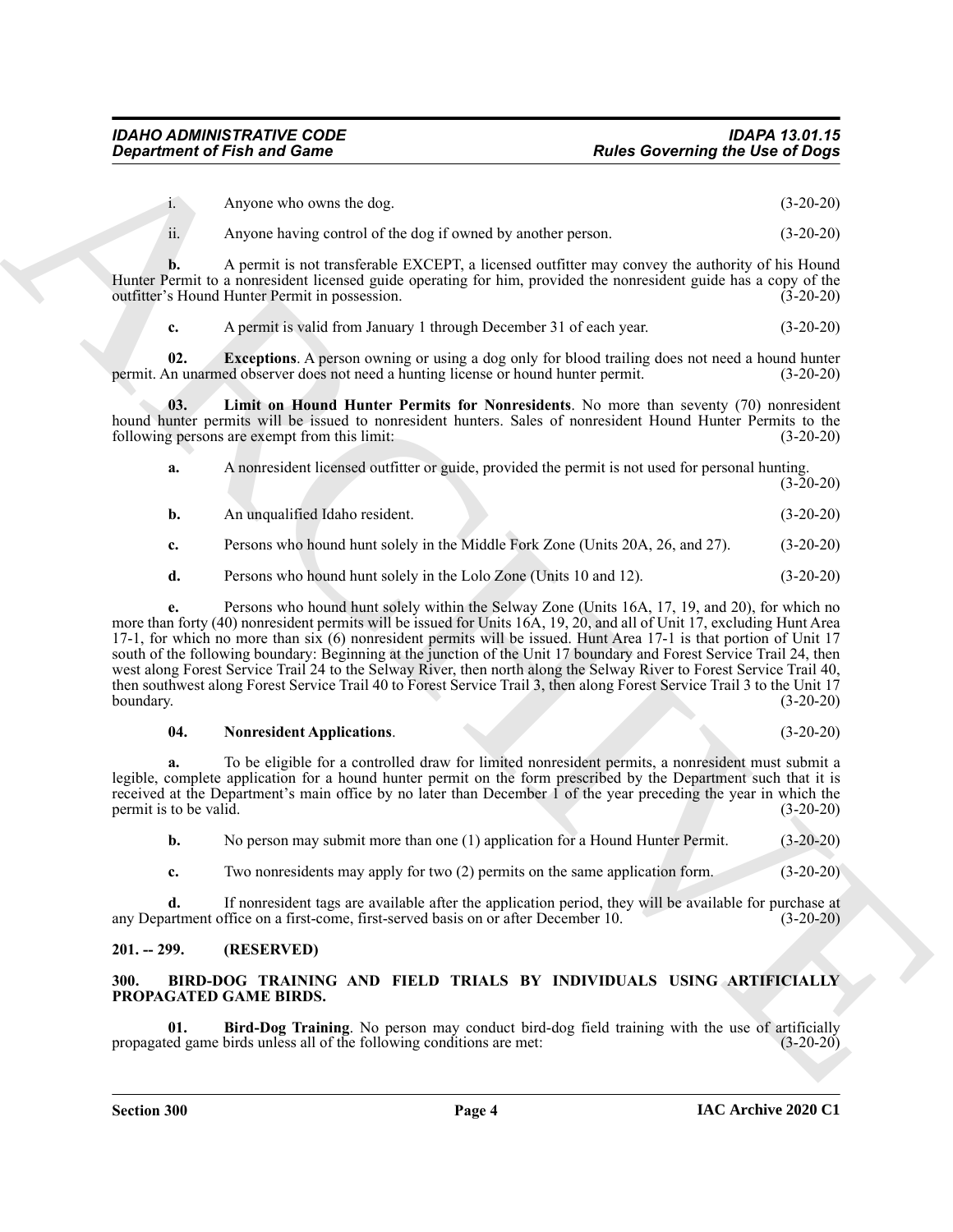## *IDAHO ADMINISTRATIVE CODE IDAPA 13.01.15*

Department of Finite and Case of the United State (Solid United State Concerning the United State of Boys<br>
Department Oddivid, excluding the premain of particular temperature and the variant particular state of the Case o **a.** The owner of any dog being field trained has a valid Bird-Dog Training Permit (obtainable at ent Offices), and has the permit available for inspection at the training site. (3-20-20) Department Offices), and has the permit available for inspection at the training site.

**b.** Artificially propagated game birds used for training purposes on Wildlife Management Areas are certified as disease free under the standards set forth by the National Poultry Improvement Program (NPIP).

(3-20-20)

<span id="page-4-1"></span>**c.** The permittee is in compliance with permit terms. (3-20-20)

**02. Bird-Dog Field Trials**. No person may conduct or own a dog participating in a bird-dog field trial ificially propagated game birds unless all of the following conditions are met:  $(3-20-20)$ using artificially propagated game birds unless all of the following conditions are met:

**a.** There is a valid Bird-Dog Field Trial Permit (obtainable at Department Offices) available for inspection at the field trial site. (3-20-20)

**b.** Artificially propagated game birds used for training purposes are certified as disease free under the set forth by the National Poultry Improvement Program (NPIP). (3-20-20) standards set forth by the National Poultry Improvement Program (NPIP).

**c.** Proof of lawful game-bird origin is available for inspection at the field trial site. (3-20-20)

**d.** The permittee is in compliance with permit terms. (3-20-20)

#### <span id="page-4-0"></span>**301. -- 999. (RESERVED)**